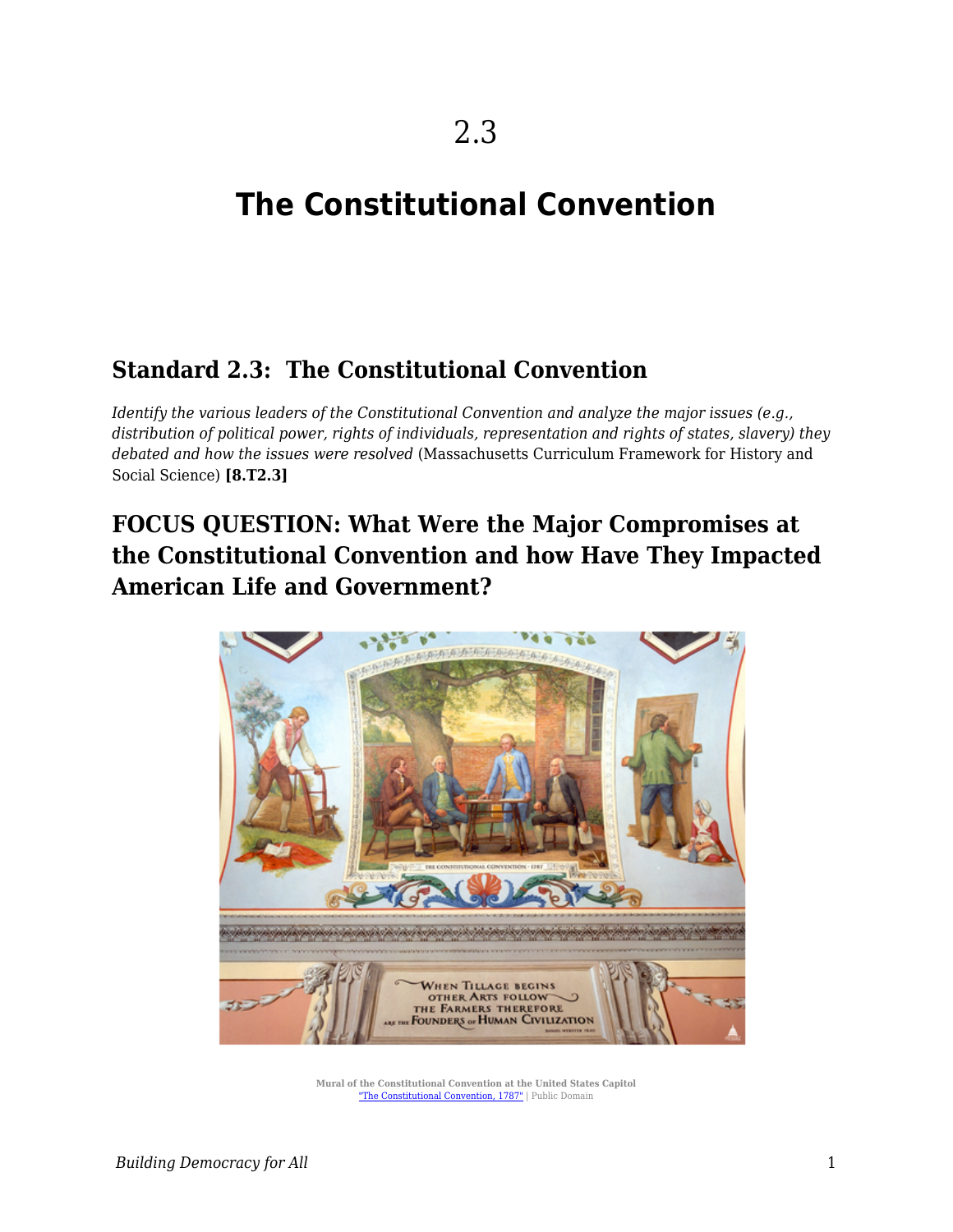On May 25, 1787, 55 delegates from every state except Rhode Island arrived at the Pennsylvania State House in Philadelphia to begin the **Constitutional Convention**. Ranging in age from 26 (New Jersey's Jonathan Dayton) to 81 (Pennsylvania's Benjamin Franklin), the delegates met from May to September and debated the structure of the new government, representation in Congress, the rights of individuals, and the issue of slavery and its future. The compromises they made have continued to dramatically impact the nation's history to the present day.

Once the meeting began, George Washington was elected President of the Convention. Although the attendees were sworn to secrecy, [James Madison](https://www.montpelier.org/learn/the-life-of-james-madison), the future 4th President, [kept notes of nearly every](https://avalon.law.yale.edu/subject_menus/debcont.asp) [day's proceedings](https://avalon.law.yale.edu/subject_menus/debcont.asp) and other delegates kept notes as well. Based on that recorded history, historians and everyday citizens have the opportunity to explore the history-shaping developments of the Constitutional Convention and its key compromises: The Great Compromise; the Three-Fifths Compromise; the Commerce Compromise; the Slave Trade Compromise; and the Electoral College Compromise.

The men who wrote in the Constitution's Preamble that "we the people" seek to "form a more perfect Union, establish Justice, insure domestic Tranquility, provide for the common defence, promote the general Welfare, and secure the Blessings of Liberty" did so in a country that allowed and profited from African slavery. It was **a contradiction between ideals and realities** that America lives with to this day.

In his doctoral dissertation about the African Slave Trade written more than 125 years ago, **W.E.B. Du Bois** (1896) framed the contradiction thusly: "It was the plain duty of the colonies to crush the trade and the system in its infancy: They preferred to enrich themselves on its profits." Du Bois continued: "It was the plain duty of a revolution based on 'Liberty' to take steps toward the abolition of slavery: It preferred promises to straightforward action" (p. 152).

How did slavery and the status of enslaved Blacks impact key compromises about the framework of U.S. government and what has been the lasting impact of those decisions? The modules for this topic explore that question.

### **Modules for this Standard Include:**

- 1. [INVESTIGATE: The Great Compromise The Virginia and New Jersey Plans](https://edtechbooks.org/democracy/convention#h2_wxqam)
- 2. [UNCOVER: Thomas Jefferson's Draft Constitution \(1776\) and Thurgood Marshall's](https://edtechbooks.org/democracy/convention#h2_iBvtD) [Bicentennial Speech \(1987\)](https://edtechbooks.org/democracy/convention#h2_iBvtD)
- 3. [ENGAGE: Is a Federal Constitutional Amendment Needed to Abolish Slavery as Punishment for](https://edtechbooks.org/democracy/convention#h2_KTaIf) [a Crime?](https://edtechbooks.org/democracy/convention#h2_KTaIf)
	- o [MEDIA LITERACY CONNECTIONS: Representations of and Racism Toward Black](https://edtechbooks.org/democracy/convention#h3_YSCs) [Americans in the Media](https://edtechbooks.org/democracy/convention#h3_YSCs)

# **1.INVESTIGATE: The Great Compromise - The Virginia and New Jersey Plans**

At the outset of the Constitutional Convention, delegates were divided over how much power should be given to each state in the new government.

The **[Virginia Plan](http://www.ourdocuments.gov/doc.php?flash=false&doc=7)**, also named the "Large-State Plan," called for a two-house, bicameral legislature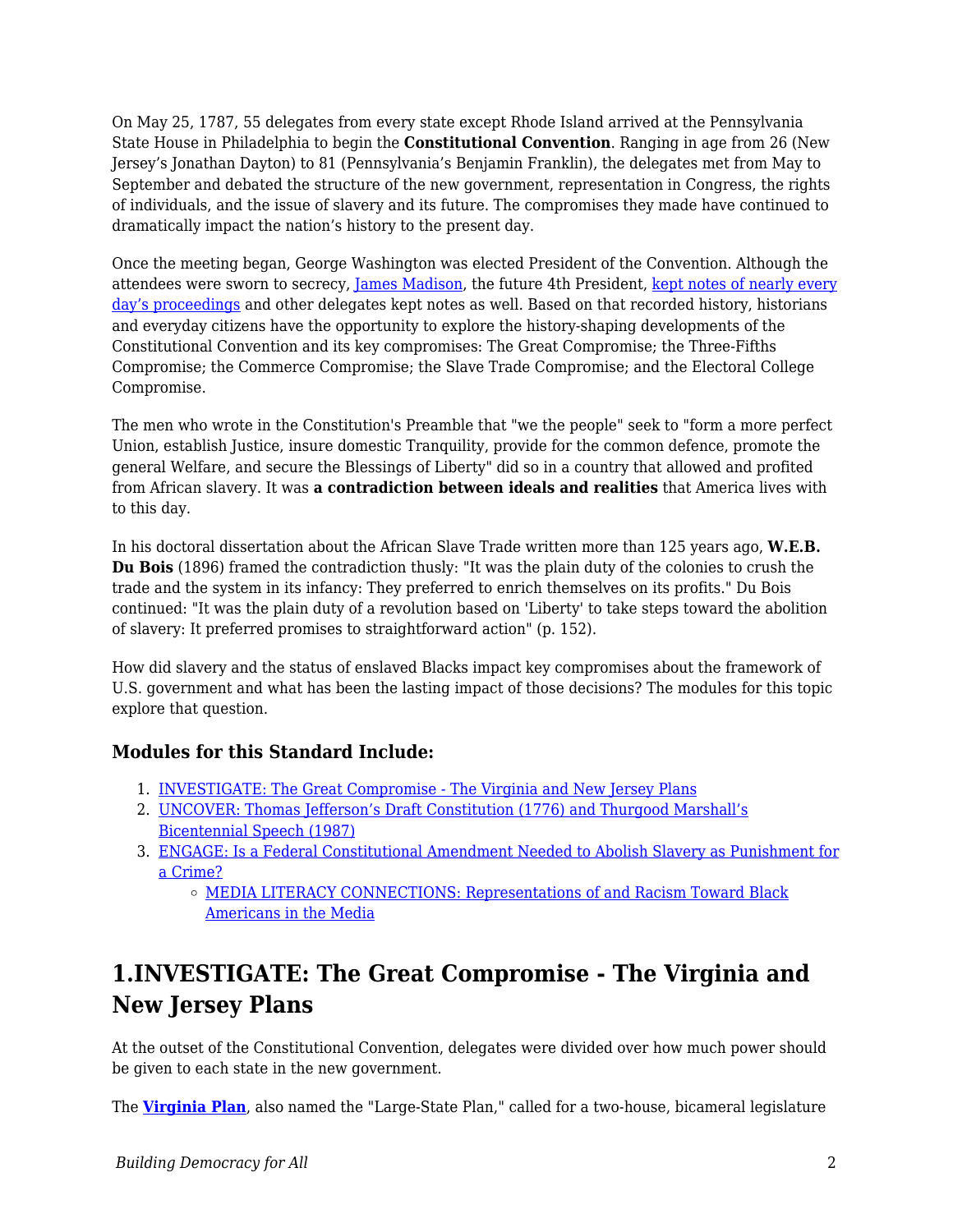(law-making body), a chief executive (the president), and a court system.

The **[New Jersey Plan](https://www.nps.gov/articles/constitutionalconvention-june15.htm),** also named the "Small-State Plan," called for a one-house or "unicameral" legislature where representation would be equal for all of the states. Under that plan, each state would get one elected official and one vote.



**["Assembly Room, Independence Hall, Aug 2019"](https://commons.wikimedia.org/wiki/File:Assembly_Room,_Independence_Hall,_Aug_2019.jpg)** by Mys 721tx is licensed under [CC BY-SA 3.0](https://creativecommons.org/licenses/by-sa/3.0)

Delegates from the larger states tended to support the Virginia Plan because it would give them more power if representation was based on population, while smaller state representatives supported the New Jersey Plan because it would give them more power if representation was uniform across all states.

The **Great Compromise** created two houses of the national legislature: a House of Representatives whose membership was based on population and a Senate where each state had two voting members. There is more information about this compromise at a *resourcesforhistoryteachers* wiki page **[Constitutional Convention and the Founders](http://resourcesforhistoryteachers.pbworks.com/w/page/125124386/Constitutional%20Convention%20and%20the%20Founders)**.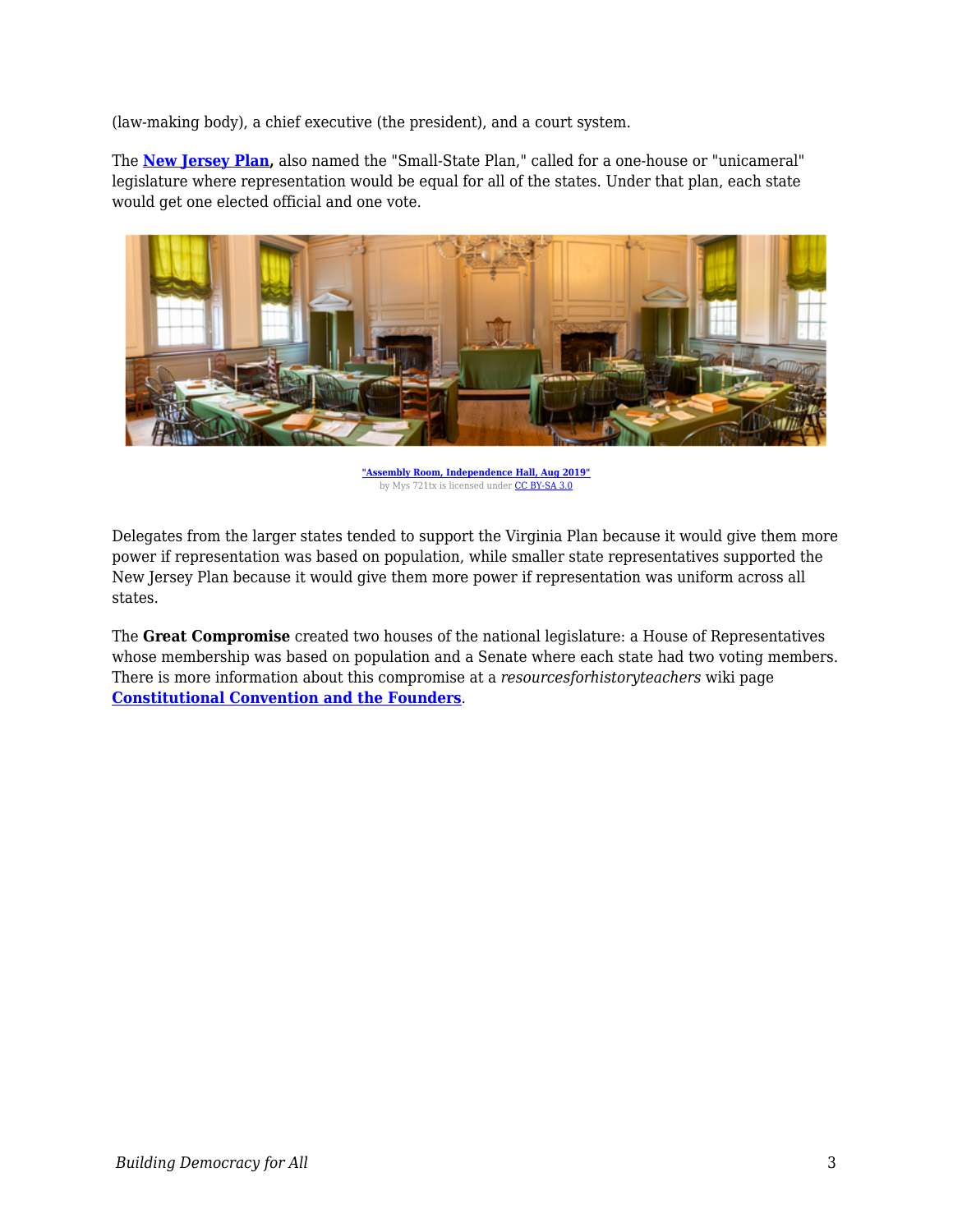#### **Suggested Learning Activities**

- **Role Play the Constitutional Convention**
	- Conduct one of two **[Constitution Role Plays](https://www.zinnedproject.org/materials/constitution-role-play/)**: Whose "More Perfect Union"? and "The Constitutional Convention: Who Really Won?" (registration required from Zinn Education Project)
- **Analyze How Amendments Became Part of the Constitution**
	- **The Founders realized that the Constitution was not perfect, and this led them to discussing and agreeing on the need for Constitutional Amendments and Ratifications, what became [Article V: Amendment Process](https://constitutioncenter.org/interactive-constitution/article/article-v).**
	- Read [this](https://www.archives.gov/milestone-documents/13th-amendment#:~:text=Passed%20by%20Congress%20on%20January,slavery%20in%20the%20United%20States.) article about the 13th Amendment: Abolition of Slavery.
		- Ask yourself: Why did this amendment need to take place and how did it come to happen? What would have happened if amendments to the Constitution were impossible?
	- $\circ$  Read [this](https://www.archives.gov/historical-docs/19th-amendment#:~:text=Passed%20by%20Congress%20June%204,women%20the%20right%20to%20vote.) article about the 19th Amendment: Women's Right to Vote.
		- Again, ask yourself: Why did this amendment need to take place and how did it come to happen?
		- What similarities can you find between these two events in American history? What differences?
		- What do each say about the importance of constitutional amendments as a way to make fundamental changes in American democracy? (A version of this activity was suggested by Shai Bocarsly, April 2022)

#### **Online Resources for the Constitutional Convention**

- [The Constitutional Convention: Lesson Plan for Act II \(Virginia and New Jersey Plans\)](https://teachingamericanhistory.org/resources/lessonplans/act2/), Teaching American History, Ashland University
- [Analyzing the Great Compromise, 1787](https://www.gilderlehrman.org/content/analyzing-great-compromise-1787), Gilder Lehrman Institute of American History (log-in required)
- [The New Jersey Plan,](https://www.nps.gov/articles/constitutionalconvention-june15.htm) classroom learning activities
- [Why Is John Adams Standing on Thomas Jefferson's Foot?](https://www.umbc.edu/che/tahlessons/lessondisplay.php?lesson=62) A visual analysis of John Trumball's famous presentation of the Declaration of Independence to the Second Continental Congress.

# **2.UNCOVER: Thomas Jefferson's Draft Constitution (1776) and Thurgood Marshall's Bicentennial Speech (1987)**

Two documents—one by **Thomas Jefferson**, the other by **Thurgood Marshall**—written some 200 years apart, demonstrate the complicated connections between slavery and the Constitution.

Thomas Jefferson was a major slave owner; at any given time some 130 people were enslaved at his Monticello plantation [\(Slavery FAQs - Property](https://www.monticello.org/slavery/slavery-faqs/property/) from *Thomas Jefferson's Monticello* website). However, in his **[Draft Constitution for Virginia](https://founders.archives.gov/documents/Jefferson/01-06-02-0255-0004)** of 1776 (never debated and now largely forgotten) [Jefferson called for](http://www.history.org/foundation/journal/spring07/jefferson.cfm) ending slavery, specific rights for native peoples, outlawing most capital punishment, eliminating any standing army, and not allowing politicians to run for reelection.

More than 200 years later, on May 6, 1987, **Thurgood Marshall**, grandson of a slave, attorney in the *Brown v. Board of Education* school desegregation case and first African American Supreme Court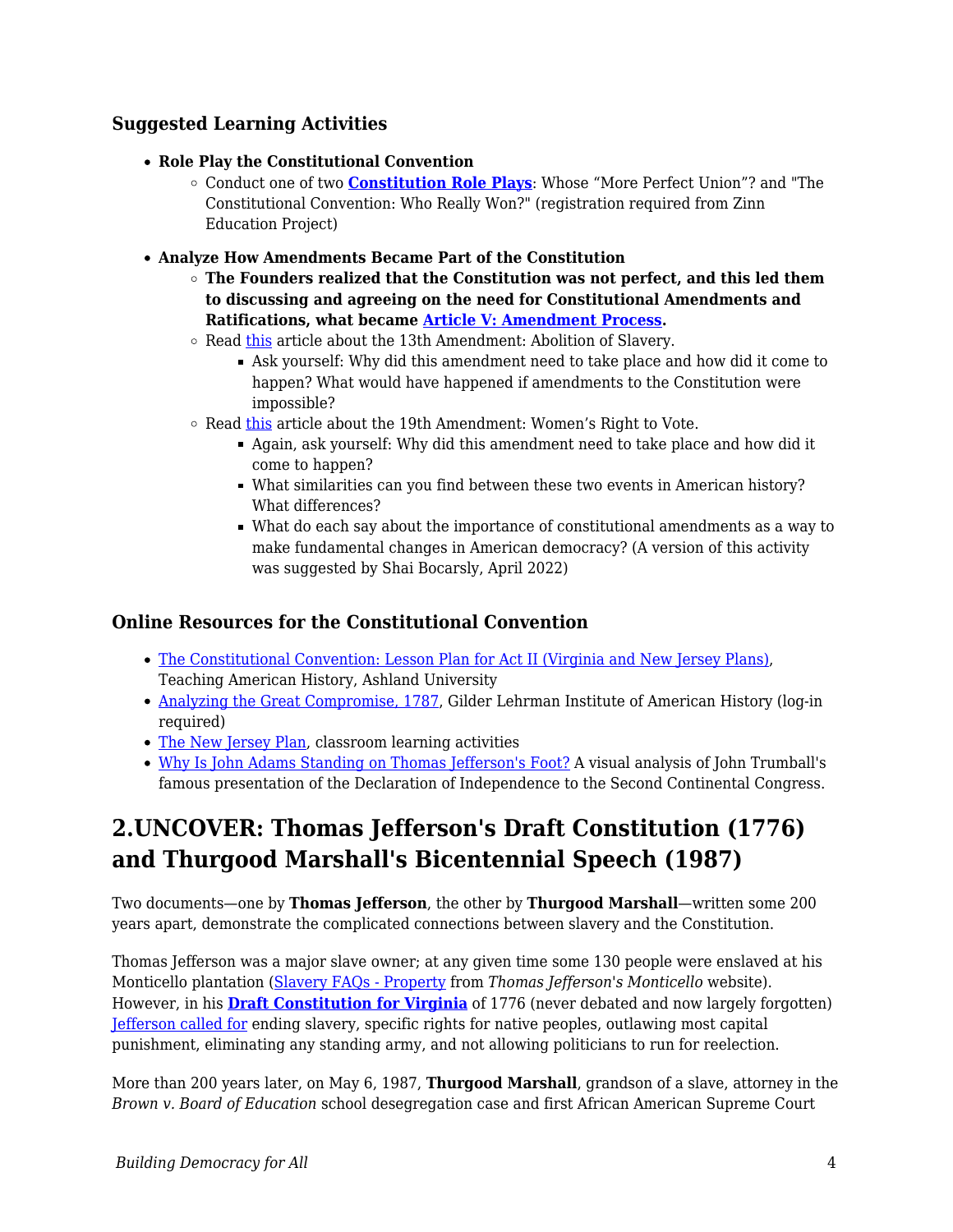Justice gave what has become known as the "**[Bicentennial Speech](http://thurgoodmarshall.com/the-bicentennial-speech/)**" to a patent and trademark law group meeting in Hawaii. Marshall stated that the Constitution was "defective from the start."



**["Thurgood Marshall, 1967"](https://commons.wikimedia.org/wiki/File:Thurgoodmarshall1967.jpg)** by Okamoto, Yoichi R. | Public Domain

While the founders avoided using the term in the text of the document, the Constitution, in Marshall's mind, provided important protections to slavery (notably the Three-Fifths clause) that have undermined and contradicted American ideals since its signing. Here is the full [Text of Remarks of](http://thurgoodmarshall.com/the-bicentennial-speech/) [Thurgood Marshall at the Annual Seminar of the San Francisco Patent and Trademark Law](http://thurgoodmarshall.com/the-bicentennial-speech/) [Association](http://thurgoodmarshall.com/the-bicentennial-speech/).

### **Suggested Learning Activities**

- **State Your View**
	- $\circ$  Do you agree or disagree with Thurgood Marshall's conclusion that the Constitution was "defective from the start"?
	- Why was Thomas Jefferson's draft Constitution not adopted?

# **3.ENGAGE: Is a Federal Constitutional Amendment Needed to Abolish Slavery as a Punishment for a Crime?**

Although the [13th Amendment to the Constitution](https://www.archives.gov/milestone-documents/13th-amendment) abolished slavery in 1865, it did so "except as a punishment for a crime." In recent years, lawmakers throughout the country have introduced amendments to [state constitutions](https://www.ncsl.org/blog/2017/11/17/your-states-constitution-the-peoples-document.aspx) to eliminate that exception. Tennessee removed slavery and involuntary servitude from its state constitution in 2022. Utah and Nebraska did so in 2020. Still **10 states' constitutions allow slavery and involuntary servitude as punishments for a crime** ([Ballotpedia](https://ballotpedia.org/Tennessee_Remove_Slavery_as_Punishment_for_Crime_from_Constitution_Amendment_(2022))).

Will those remaining states choose to change their constitutions or **is a federal constitutional**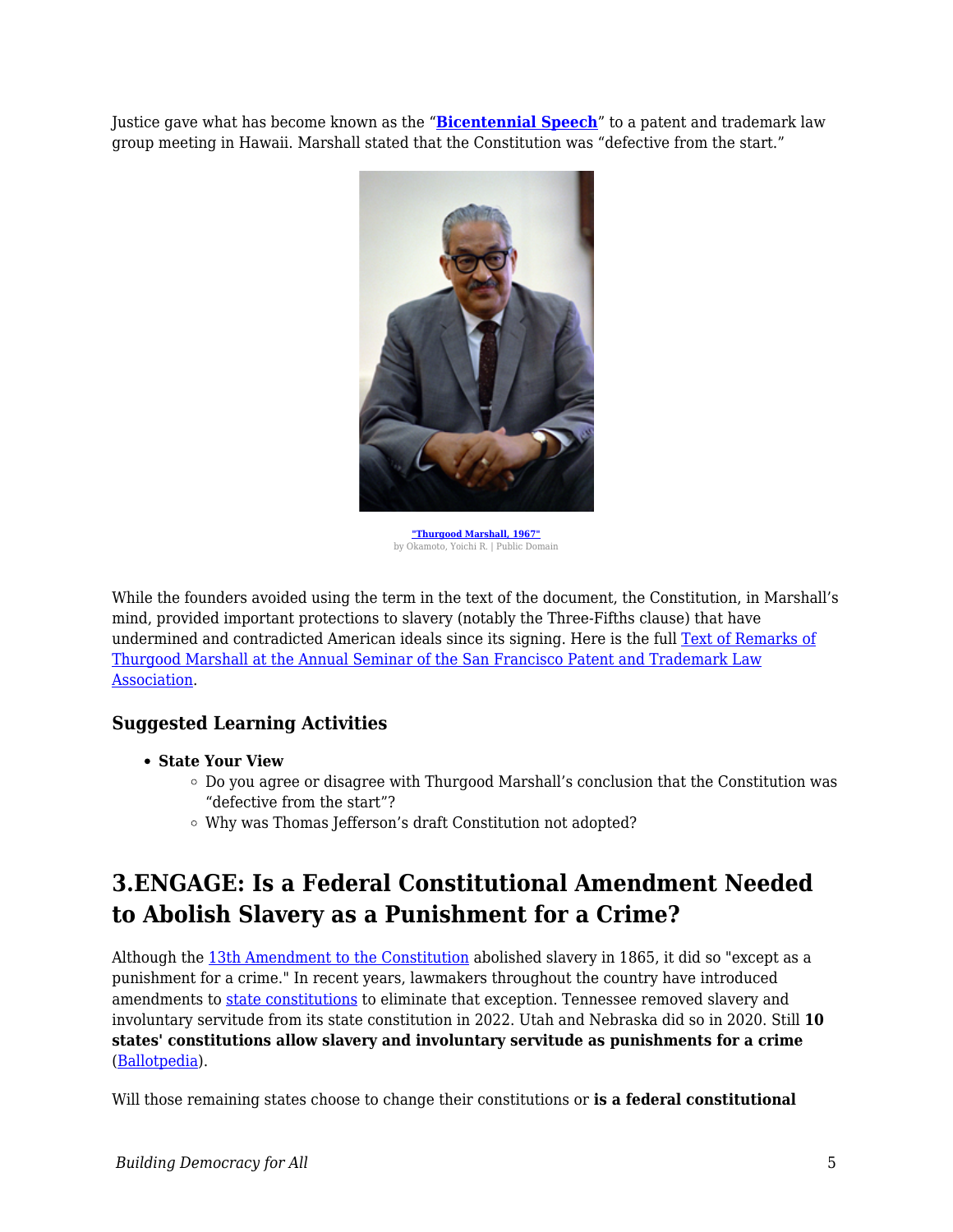#### **amendment needed to fully eliminate slavery from law?**

#### **Slavery and the Constitution**

The issue of slavery and its place in state and federal law extends back to the Constitutional Convention's debates about the slave trade, the economics of plantation agriculture, and the morality of human bondage in a nation where the Declaration of Independence had declared "all men are created equal."

Slavery of Africans had existed since the beginnings of European colonization. Although the first Africans arrived at the Jamestown colony in 1619, it is estimated that beginning in the early 1500s, more than 500,000 Africans had been brought to the Americas against their will. In total, [concluded](https://www.pbs.org/wnet/african-americans-many-rivers-to-cross/history/how-many-slaves-landed-in-the-us/) [Henry Louis Gates,](https://www.pbs.org/wnet/african-americans-many-rivers-to-cross/history/how-many-slaves-landed-in-the-us/) 12.5 million Africans were sent to the New World, however, only 10.7 million survived the [Middle Passage](https://www.pbs.org/wgbh/aia/part1/1p277.html).

Massachusetts was the first slave-holding colony in America—its colonial governor, John Winthrop, helped write the first law **legalizing slavery in North America in 1641**. Massachusetts abolished slavery in 1783 and declared the slave trade illegal in 1788 ([The Case for Ending Slavery](https://www.masshist.org/teaching-history-f/loc-slavery/index.php), Massachusetts Historical Society).

By 1787, **18% of the population of the United States were slaves**; while in Virginia nearly 40% of the population was enslaved. In other states, slavery was in decline—Vermont was the first of the original colonies to abolish slavery in 1777; Pennsylvania in 1780.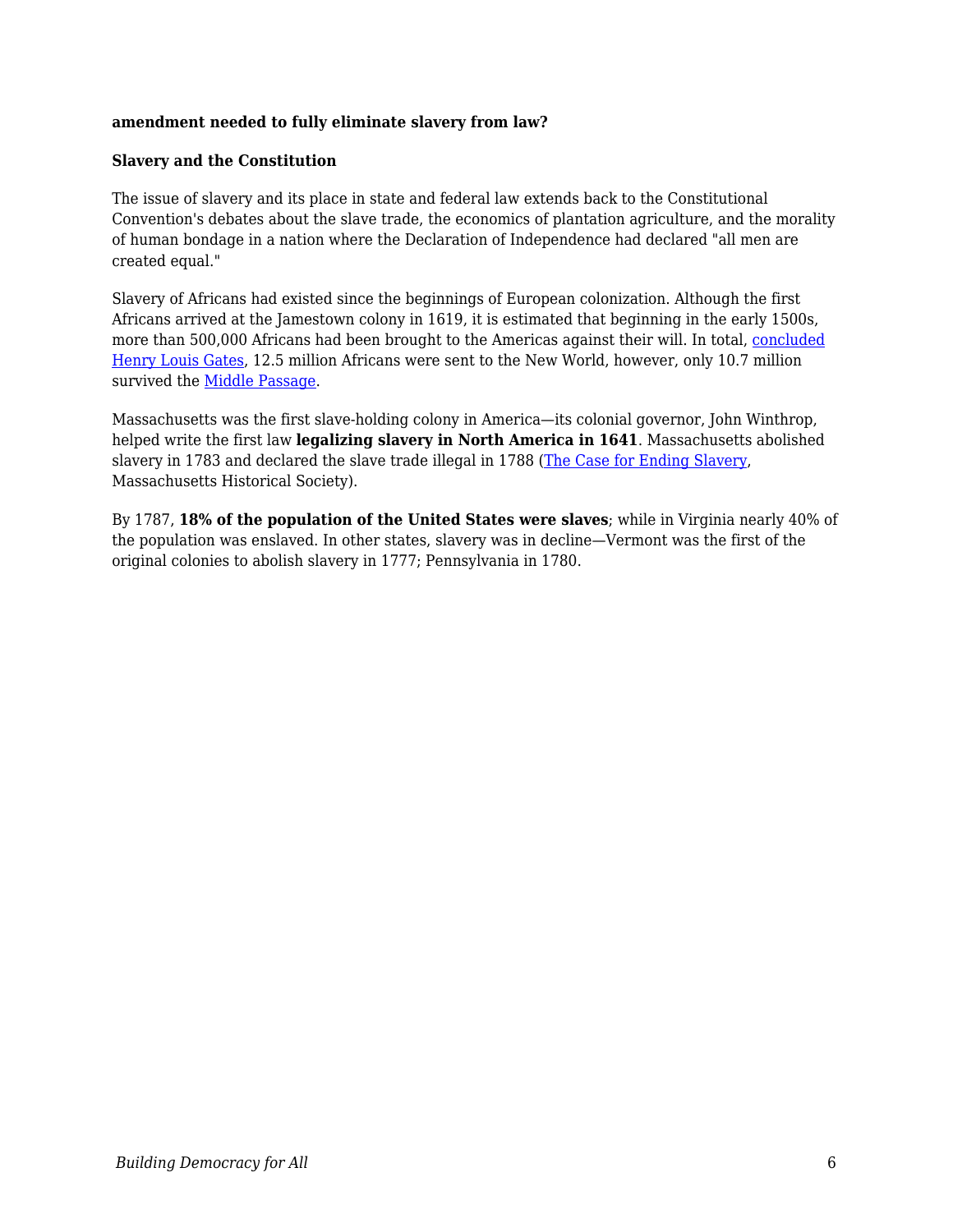

["Slavery in the 13 colonies"](https://commons.wikimedia.org/wiki/File:Slavery_in_the_13_colonies.jpg) by Stilfehler is licensed under [CC BY-SA 3.0](https://creativecommons.org/licenses/by-sa/3.0/deed.en)

At the Constitutional Convention, delegates debated **whether slaves should be counted as part of the population in determining representation in Congress**. Disagreement over this question led to bitter tensions among delegates. The southern slave-holding states wanted slaves counted to gain more representatives in Congress; the northern non-slave states disagreed.

In the **[Three-Fifths Compromise](http://www.digitalhistory.uh.edu/disp_textbook.cfm?smtID=3&psid=163)**, it was agreed that slaves would be counted as three-fifths of a person for Congressional representation and taxes. While some delegates favored abolition of slavery, no one at the Convention proposed that African Americans should be granted citizenship.

The Three-Fifths Compromise gave states in the South, in the words of historian Garry Wills, a "slave power" whereby they received one-third more seats in the House of Representatives than if only the free population was counted. Wills concluded that "right up to the Civil War, the management of **the government was disproportionately controlled by the South**" (Wills, 2003, p. 6). A White Southerner from Virginia was President for 32 of the nation's first 36 years (Washington, Jefferson, Madison, and Monroe).

After the passage of the 13th Amendment, officials in the Jim Crow-era South routinely arrested Black people for petty crimes, placing those arrested in forced labor.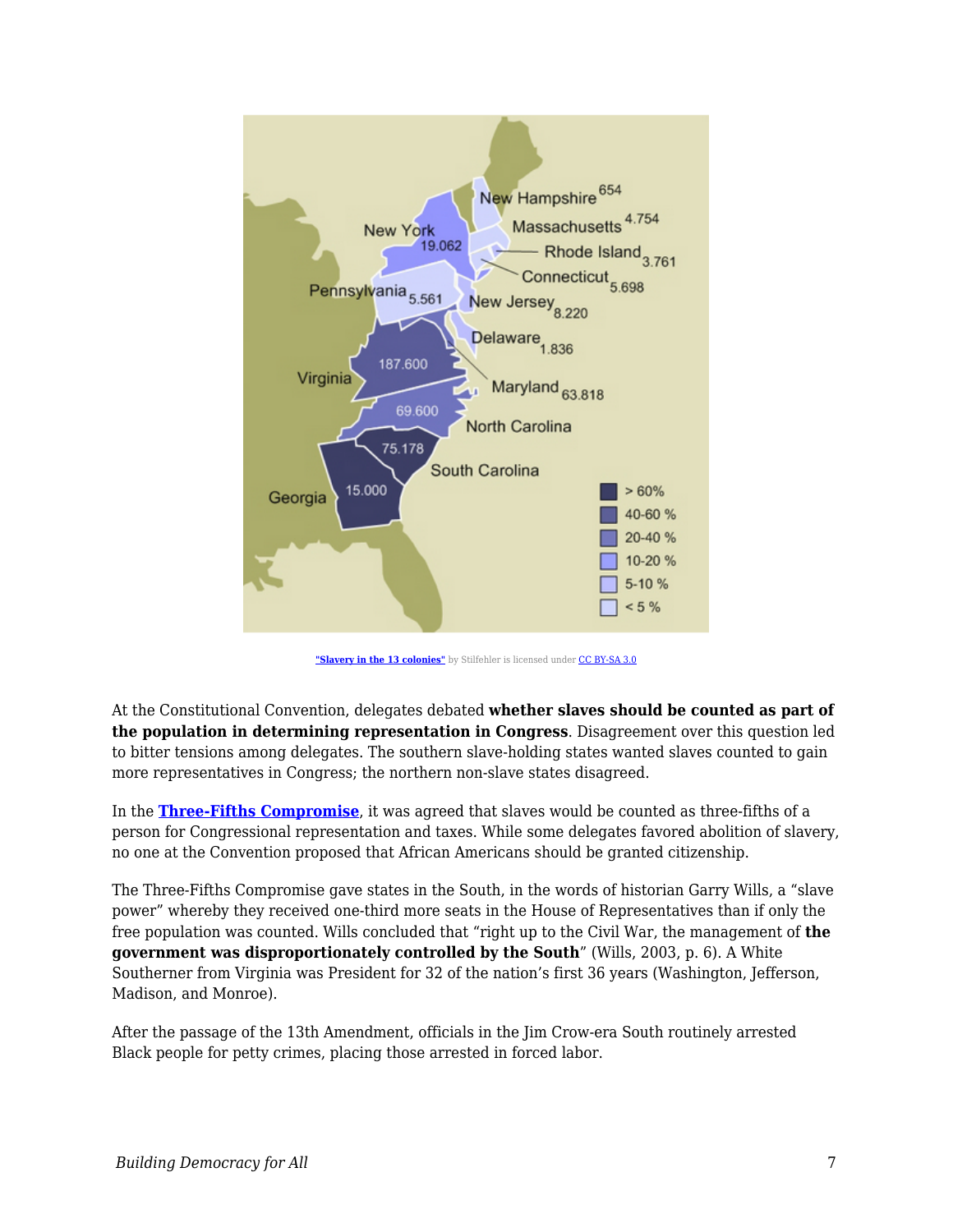#### **The Abolition Amendment**

In 2021, Oregon Senator Jeff Merkley and Georgia Congresswoman Nikema Williams introduced the [Abolition Amendment](https://www.merkley.senate.gov/news/press-releases/ahead-of-juneteenth-merkley-williams-propose-constitutional-amendment-to-close-slavery-loophole-in-13th-amendment-2021) to the federal constitution, prohibiting the use of slavery and involuntary servitude as a crime.

Given the oppressive legacy of slavery, what impact would a federal constitutional amendment have on people's historical memories and current criminal justice activities?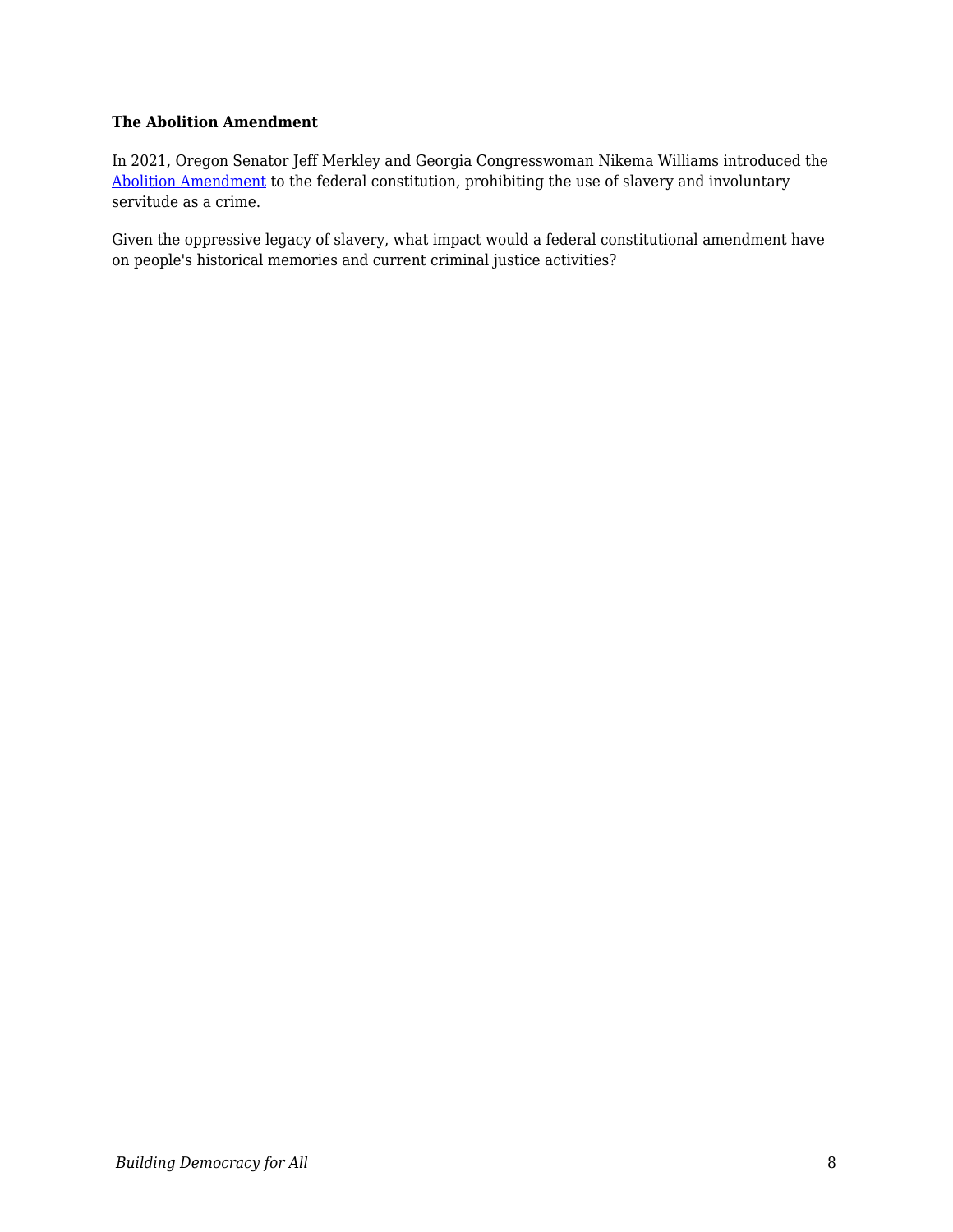## **Media Literacy Connections: Representations of and Racism Toward Black Americans in the Media**

Powerful, persistent, and pervasive White racism toward Black Americans - built into the structures of American government at the Constitutional Convention - has been perpetuated throughout history by negative media stereotypes.

Emory University professor [Nathan McCall tracked the development of this imagery](https://www.c-span.org/video/?304560-1/history-african-american-images-media) from the founding of the U.S. to the Presidency of Barack Obama.



[Black Lives Matter Shirt NYC](https://commons.wikimedia.org/wiki/File:Black_Lives_Matter_Shirt_NYC.jpg) by Shanluan is licensed under [CC BY-SA 4.0](https://creativecommons.org/licenses/by-sa/4.0/deed.en)

The following activities ask you to analyze media representation of Black and African Americans to uncover stereotypes and, in response, design media that affirm and celebrate Black lives and culture.

- **[Activity 1: Uncover Media Stereotypes Toward Black and African Americans](https://edtechbooks.org/mediaandciviclearning/analyzing_media_stereotypes)**
- **[Activity 2: Analyze Social Media Content Creators' Videos](https://edtechbooks.org/mediaandciviclearning/analyzing_media_stereotypes)**
- **[Activity 3: Curate a Collection of Images of Black Lives and Culture](https://edtechbooks.org/mediaandciviclearning/analyzing_media_stereotypes)**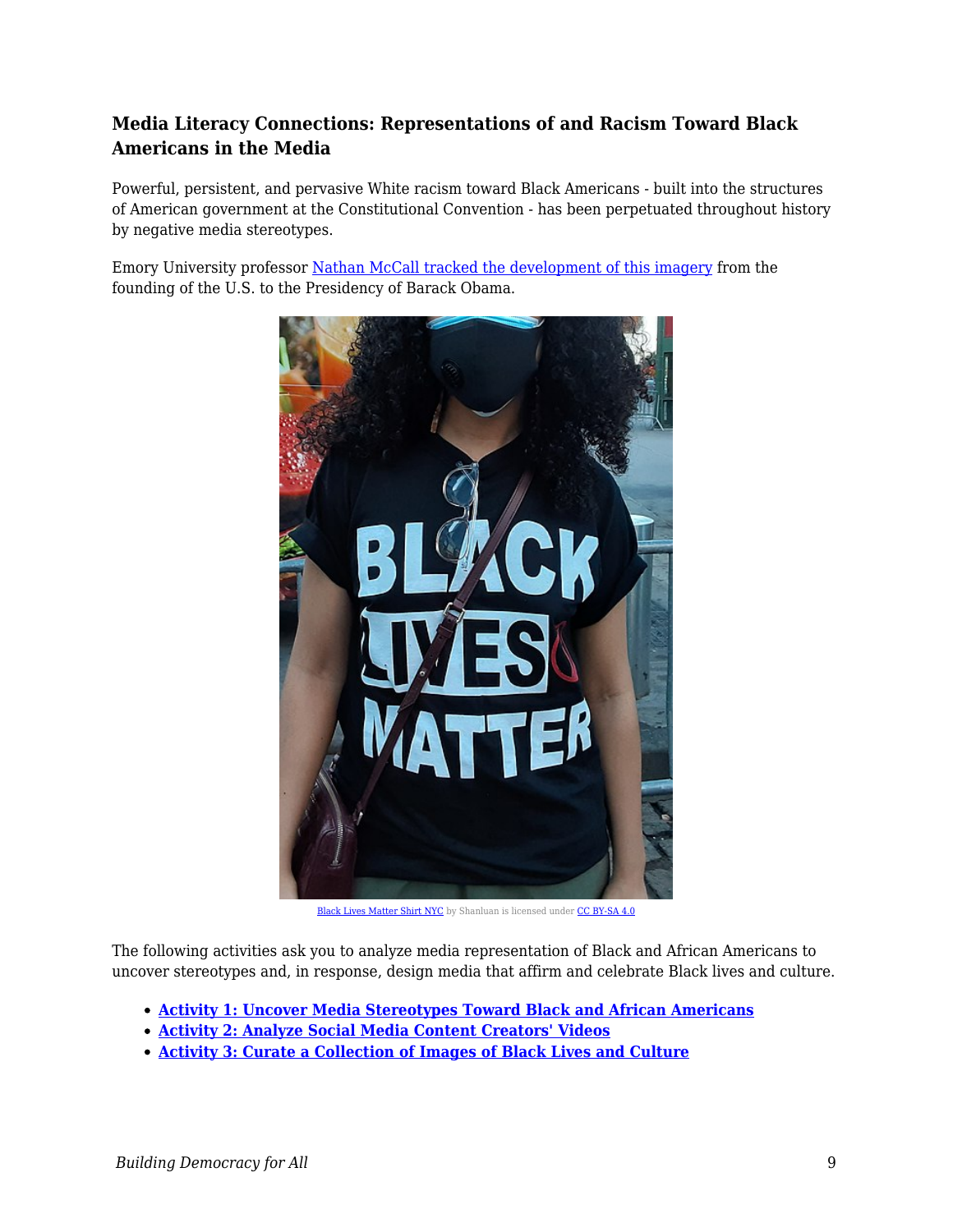### **Suggested Learning Activities**

- **Analyze the Evidence**
	- $\circ$  How did the Three-Fifths Compromise Impact the Electoral College and Who Was Elected President from 1800 to the 1850s?
	- o [Election Results, 1789 to 2016](https://www.presidency.ucsb.edu/statistics/elections), The American Presidency Project
	- o [The Union Wasn't Worth the Three-Fifths Compromise on Slavery](https://www.nytimes.com/roomfordebate/2013/02/26/the-constitutions-immoral-compromise/the-union-wasnt-worth-the-three-fifths-compromise-on-slavery)
- **State Your View**
	- Was the Constitution a Pro-Slavery Document?
	- o [The Constitution and Slavery](http://www.gilderlehrman.org/history-by-era/creating-new-government/resources/constitution-and-slavery).

#### **Online Resources on the Three-Fifths Compromise**

- [History of the Three-Fifths Compromise](https://www.thoughtco.com/three-fifths-compromise-4588466)
- [Massachusetts Anti-Federalists Oppose the Three-Fifths Compromise](https://herb.ashp.cuny.edu/items/show/506)
- [A Compact for the Good of America? Slavery and the Three-Fifths Compromise](https://www.aaihs.org/a-compact-for-the-good-of-america-slavery-and-the-three-fifths-compromise/), African American Intellectual History Society
- [Lesson plan](http://teachingamericanhistory.org/lessonplans/act3/) on the Constitutional Convention, focusing on the issue of slavery

# **Standard 2.3 Conclusion**

The basic structure of American government was assembled through the debates and compromises of the Constitutional Convention of 1787. **INVESTIGATE** examined the "Great Compromise" that created the national legislature with a Senate and a House of Representatives. **UNCOVER** explored the visions of equality and justice in Thomas Jefferson's Draft Constitution (1776) and Thurgood Marshall's Bicentennial Speech (1987). **ENGAGE** asked whether the "Three-Fifths Compromise" made the Constitution a pro-slavery document.